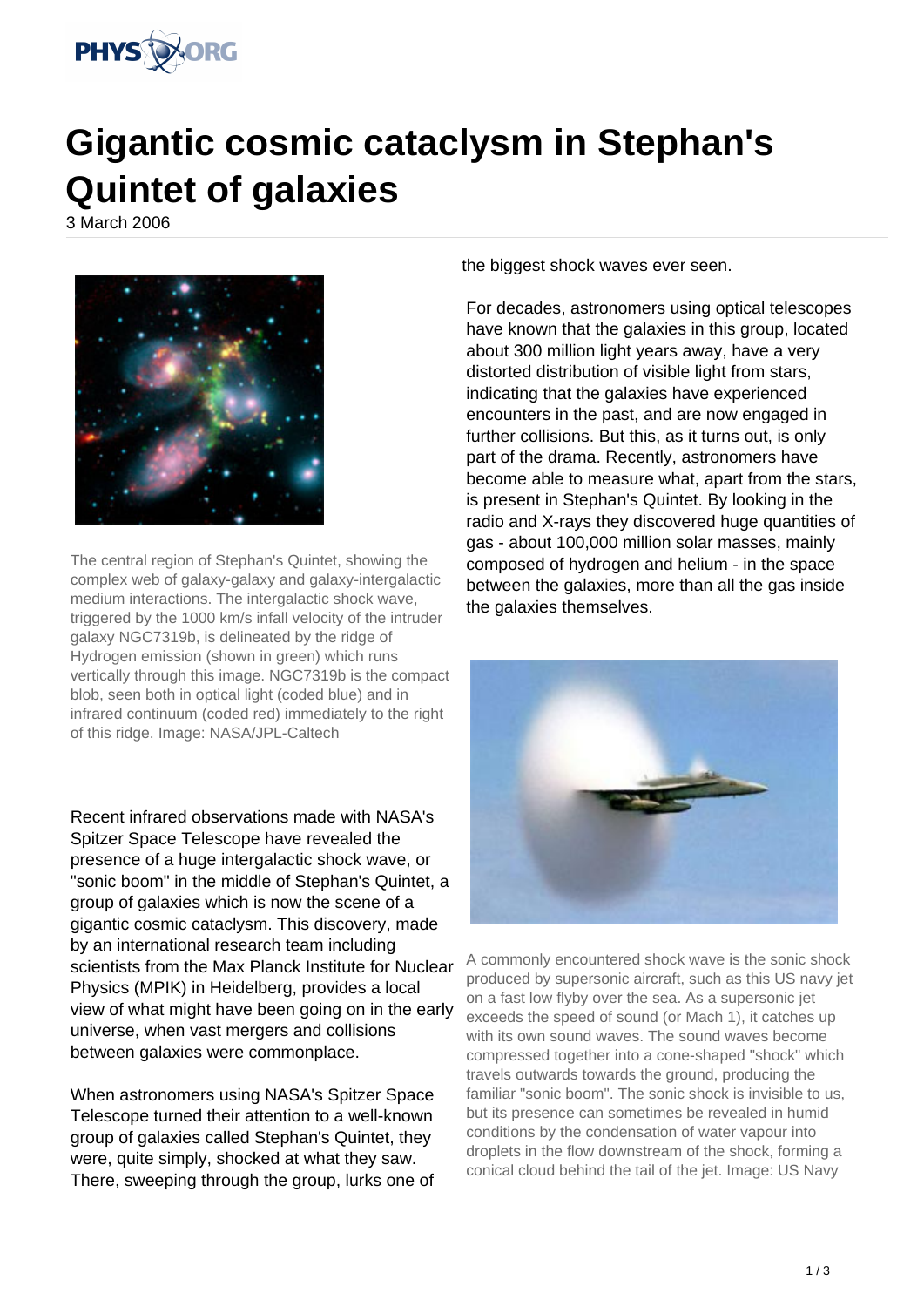

Now, a team of scientists from Caltech, USA and from the Astrophysics Department of the Max Planck Institute for Nuclear Physics (MPIK) in Heidelberg, Germany, together with other collaborators from the USA and Australia, have turned the Spitzer Space Telescope, equipped with The Spitzer observations provide a new diagnostic a super-sensitive infrared spectrograph, towards the location of the group. They discovered that one of the galaxies, called NGC7318b, which is falling towards the others at high speed, is generating a giant shock wave in front of it - larger even than the Milky Way - as it ploughs its way through the intergalactic gas. The results of this amazing discovery are to be published on March 10th in a paper in the Astrophysical Journal Letters.

The signature of the shock-wave was given by the detection of strong radiation from molecular hydrogen. When hydrogen molecules are "excited" by the mechanical energy produced in the collision and transported by shock waves, they emit a distinctive type of radiation that can be detected in the infrared, and it was this radiation that was picked up by Spitzer. "The strength of the emission and the fact that it shows the gas to be highly disturbed was a huge surprise to us, said team leader Dr. Phil Appleton. "We expected to see the spectral signature of dust grains - but instead we saw an almost pure laboratory-like spectrum of hydrogen molecules and almost nothing else. It was quite unlike anything we had seen before in a galaxy system."

Spectrometers have the ability to break light down into its component wavelengths, where the chemical signatures of the material that produced it can be seen as spectral lines. The width of these lines allows astronomers to determine the velocity of the gas, with wider lines indicating gas at a higher velocity. The hydrogen line seen by Spitzer in Stephan's Quintet is the widest ever observed for hot hydrogen molecules, corresponding to gas motions of 870 kilometres per second, equivalent to a Mach number of 100 or more. "To better understand this situation", says Dr. Richard Tuffs, a team member from MPIK, "one can think of the shock waves created by supersonic aircraft in the Earth atmosphere. There, water droplets can

condense behind the shock in humid conditions, while in Stephan's Quintet hydrogen molecules could form out of a turbulent and cooling intergalactic medium. Of course, all this is happening on an enormous scale in Stephan's Quintet."

for studying conditions in merging and colliding galaxies, which were much more prevalent in the early universe. "Observing a nearby densely populated galaxy group, immersed in a thick gas cloud, gives us a local view of what might have been going on in the early universe about 10 billion years ago, soon after the first galaxies formed, when the intergalactic medium

and the galaxy density were much greater than today. In this respect these observations are a bit like stepping into a time machine", said Dr. Cristina Popescu, another team member from MPIK. The new results may indicate that some of the emission from the most luminous infrared galaxies seen in the very distant Universe may actually be created not by stars, but by vast shocks in the gas between the colliding galaxies.

Though far in the future, it is likely that in about two billion years from now, we will collide with the slightly larger neighbouring Andromeda Galaxy, creating shocks of our own.

**Original work:** P.N. Appleton, K.C. Xu , W. Reach , M.A. Dopita , Y. Gao , N. Lu , C.C. Popescu, J.W. Sulentic, R.J. Tuffs, and M.S. Yun, Powerful High-Velocity Dispersion Molecular Hydrogen Associated with an Intergalactic Shock Wave in Stephan's Quintet, The Astrophysical Journal, 639:L51-L54, 10 March 2006

Source: Max-Planck-Gesellschaft